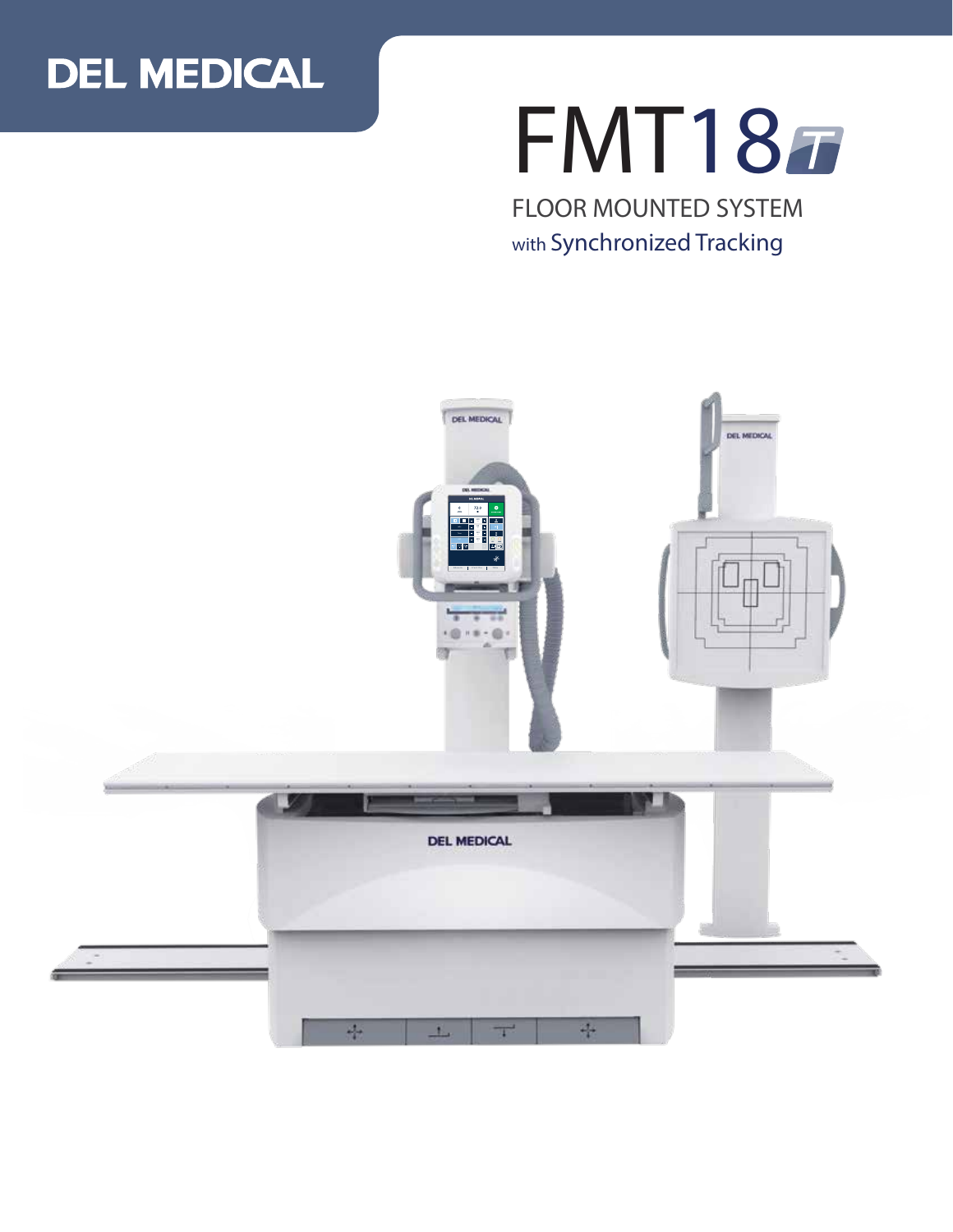# System Overview

# Clinical Efficiency

**The FMT18 System was designed with features proven**  to optimize workflow, patient care and technologist productivity. This floor mounted configuration is ideal **for imaging environments requiring high-volume throughput, such as** 

**hospital radiology departments and medical imaging centers.**

Its tube stand features a sophisticated LCD touchscreen console, which supports enhaced capabilities to offer a more genuine patient experience. By integrating with a DELWORKS DR System and compatible generator, technologists are given the ability to adjust generator technique factors without leaving the patient's side.

The system embraces operational efficiency through its touchscreen console, ergonomically designed user controls, tracking to the image receptor, and an industry leading patient weight capacity of up to 800 lbs. The FMT18T System was developed through innovation to produce the highest quality diagnostic images with ease. Built in the USA, it is prepared to deliver many years of continuous use and exceptional user-satisfaction.

### System Includes

- $\blacktriangleright$  Floor Mounted Tube Stand with Vertical Tracking and Automatic Collimator (Manual optional)
- EV800 Four-Way Elevating Float Top Table  $\blacktriangleright$
- VS300 Wall Stand  $\blacktriangleright$
- High Frequency Generator  $\blacktriangleright$
- DELWORKS DR System  $\blacktriangleright$

### Key Highlights



**Technologist-Friendly LCD Touchscreen** 



**Vertical and SID Tracking to Table or Wall Stand** 



**Electromagnetic Braking**



**Premium Table and Wall Stand**



**Integrated Workflow** 



**Fixed and Wireless DR Detector Options**



**Dose Management Configurations**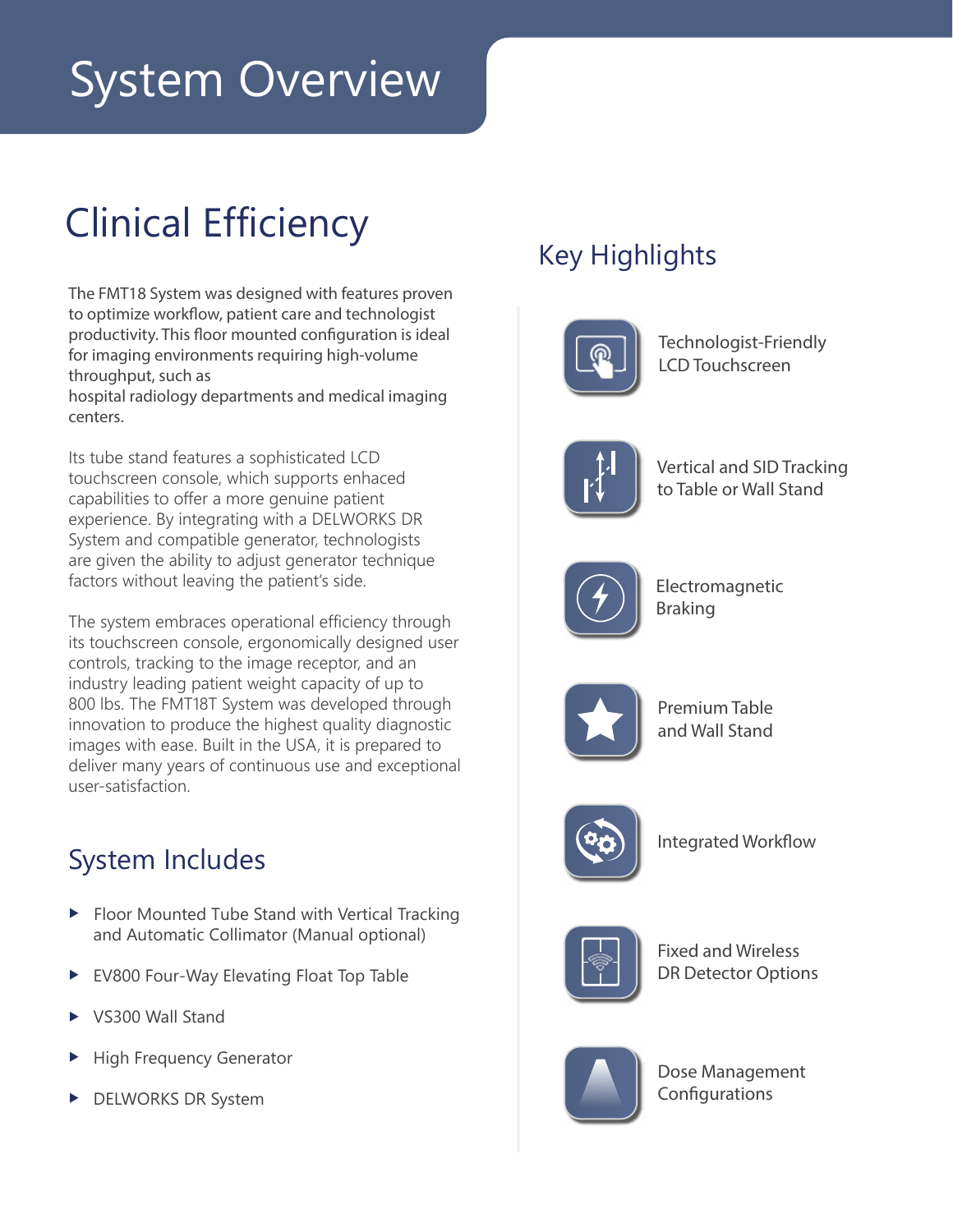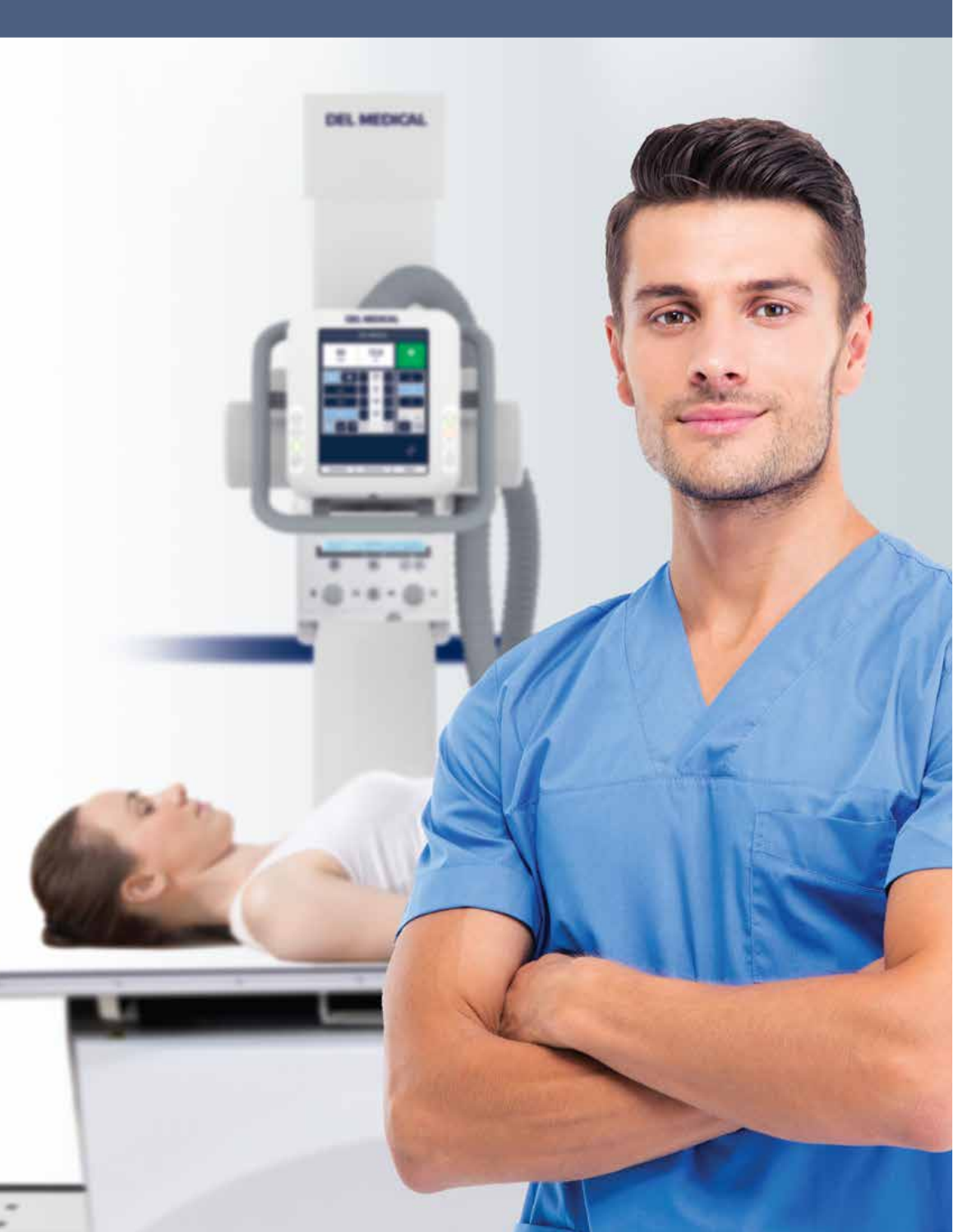# System Features System Features

## Intuitive Control and Flexible Positioning Intuitive Control and Flexible Positioning

The FMT18T floor mounted tube stand highlights an advanced, 10.4" technologist-friendly touchscreen console that provides seamless operation of your radiographic system by displaying tube angulation, SID values, and customizable generator controls. This tube stand only requires a minimum ceiling height of 92", making it a perfect solution for low ceiling installations. Peaceful and effortless movements are controlled by an electromagnetic braking system enabling fast and secure readjustments of the tube head. Its extensive vertical and longitudinal travel range permits easy and complete head-to-toe radiographic procedures including upright weight bearing and recumbent table top exams.



### Easy to Use

A conveniently placed all-lock release sensor is located just above The bottom section of the tube head handle. This sensor is colored to the tube the bottom section of the tube head handle. This sensor enables rapid manual positioning by allowing the user locks release sensor located allocated in the bottom handle. This sensor located in the bottom handle. This sensor located in the bottom handle. This sensor located in the simply grab the bottom handle to unlock the system and the sensor enables rapid positioning by allowing the user to simply grab the bottom handle to unlock the system and make swift adjustments. recommende to difficult the bysicht.



### Auto-Collimation

Accelerates patient positioning and reduces radiation exposure by automatically selecting the proper field-of-view for each body part. This feature is available through the DelWorks DR acquisition software's weak the selection pre-programmed APR settings. This feature is available through the through the through the through the through Auto-Collimation

> DelWorks EDR acquisition software's pre-programmed APR settings.

### Powerful Integration

The FMT18T System is powered by a compact and robust CM Series generator, available in 32, 40, 50, 65 and 80 kW models. The generator is fully integrated with the DelWorks DR Workstation creating a streamlined workflow and enhancing dose efficiency.

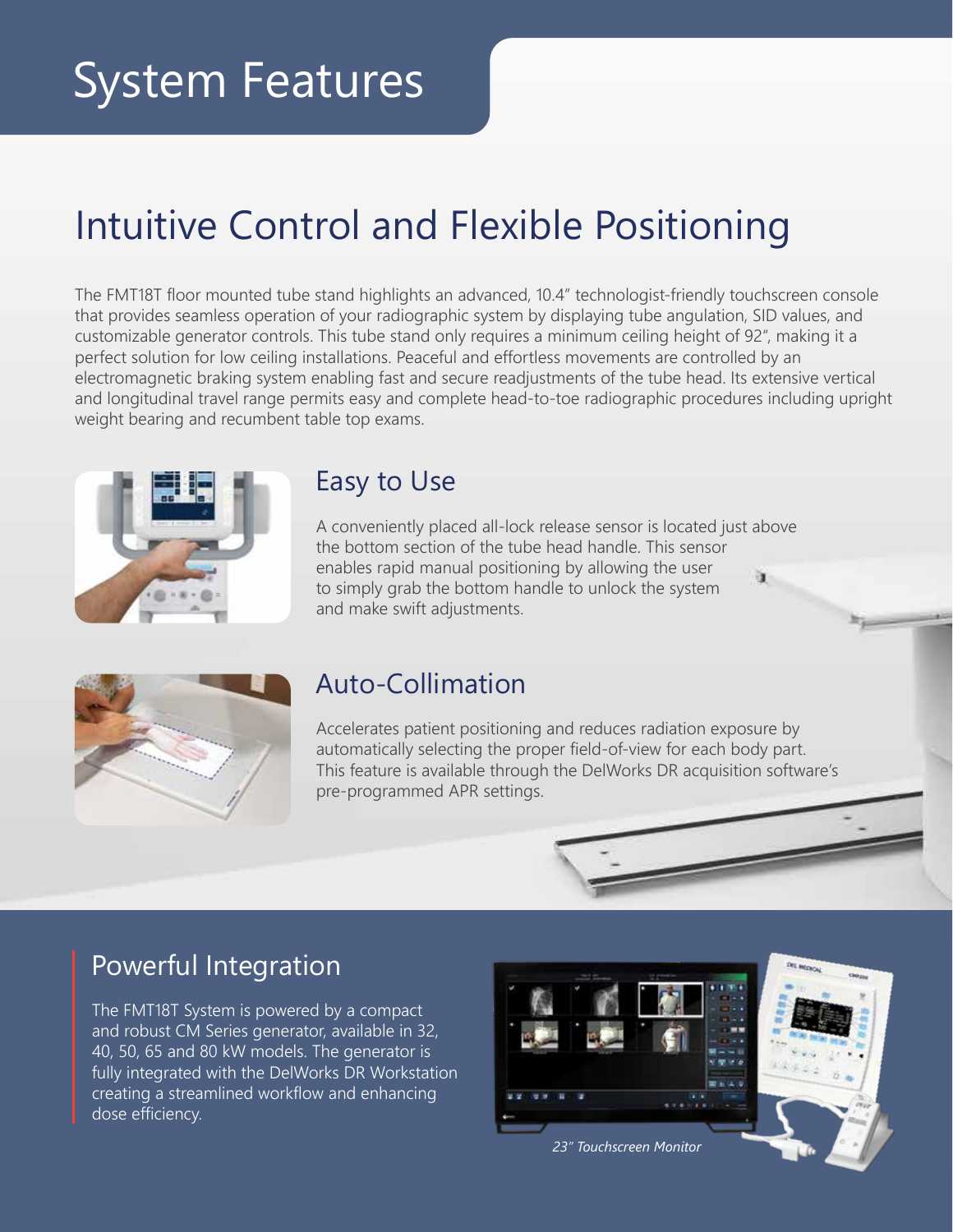

### Vertical and SID Tracking

Synchronized motorized movement of the tube stand's vertical axis maintains precise centering between the X-ray tube and image receptor. Available functions include vertical tracking to the wall stand and SID tracking to the elevating table. The result is quick, accurate alignment without the extra time and effort needed to make additional manual adjustments.





SID track to table **EXECUTE:** Vertical track to wall stand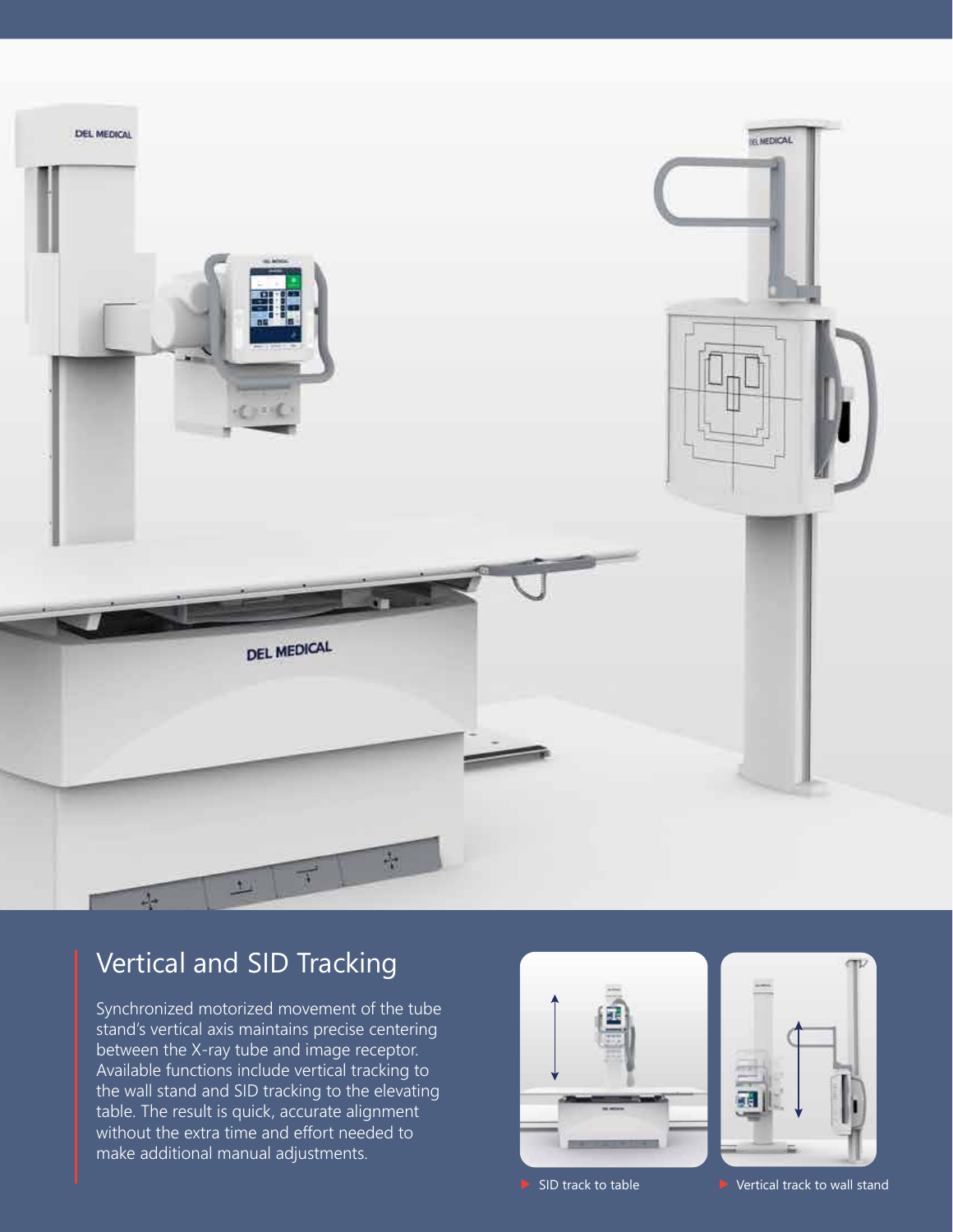### Designed for performance, built for longevity

### Elevating Four-way Float Top Table

The durable EV800 elevating four-way float top table delivers outstanding safety and usability. Featuring an exclusive four-point lift system and exceptionally quiet motor-drive, its smooth, scratch resistant table top lowers to a height of just 22" to ensure stress-free patient transfers and adjustments. Offering a high patient weight capacity of up to 800lbs (363 kg), stable continuous movement is possible through conveniently placed recessed foot treadles and table-side controls, suitable for increasing technologist performance and satisfaction.



### Accessories and Upgrades



 $\blacktriangleright$  Table Side Handgrips These sturdy handgrips can be mounted along the entire length of both sides of the table top to enhance patient safety. Lateral Cassette Holder



This adjustable holder can be mounted along both sides of the table top allowing for access to a variety of cross-table lateral views.



Compression Band This compression device is used to safely secure patients to the table top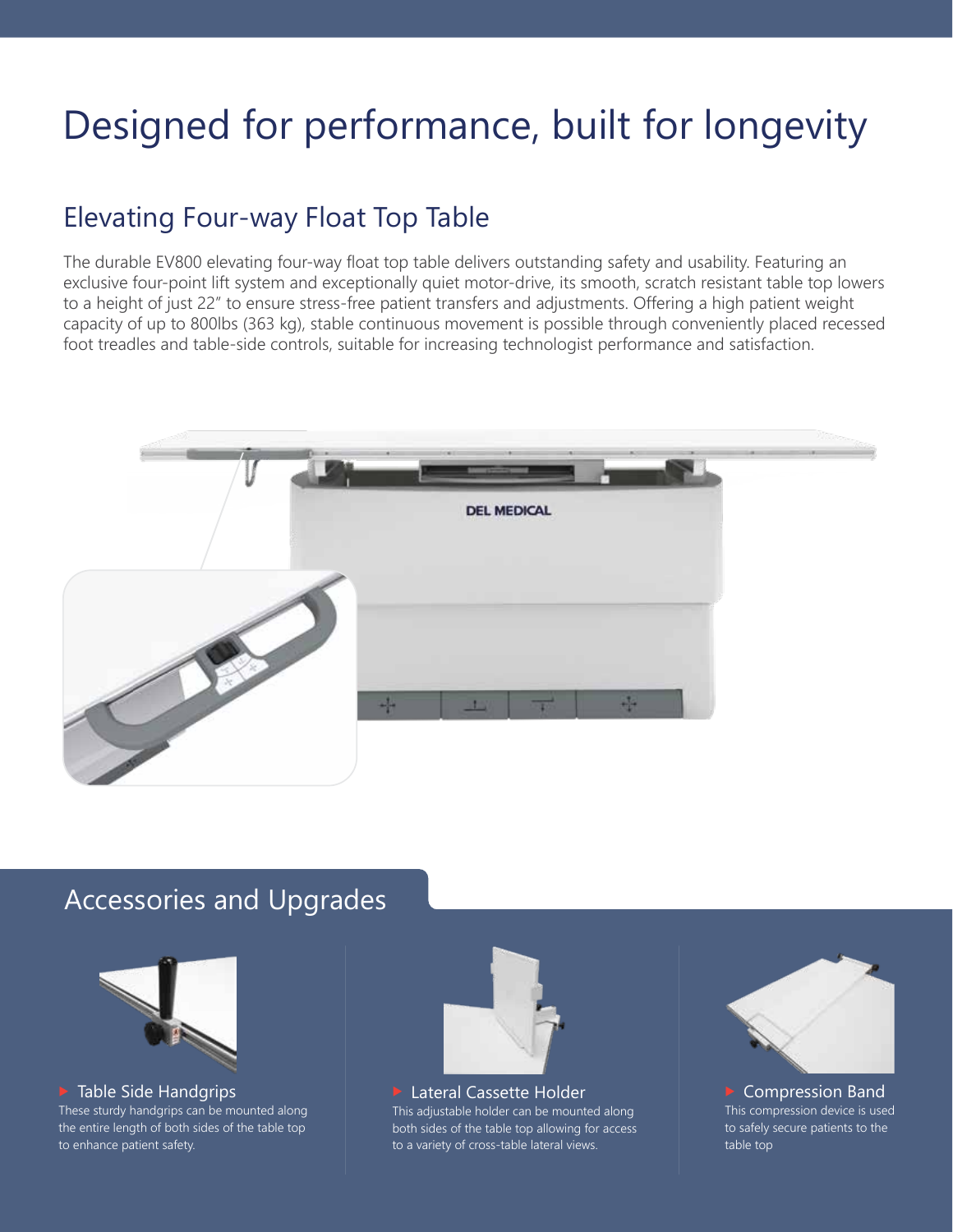### Ergonomic Wall Stand

The reliable VS300 wall stand utilizes electromagnetic 'fail safe' locks to maintain operator confidence throughout the imaging procedure. Full receptor movement to the floor, patient-side handgrips and optional overhead handgrips promote efficient upright exams without placing unnecessary strain on the patient.

Designed for convenience, the VS300 technologist handgrip permits relaxed vertical travel by angling with the operator's wrist as the image receptor is raised or lowered.





### Rotating Tray \* optional upgrade

The easy-to-use rotating tray enables manual rotation of the DR detector for use inside both table and wall stand. Stable one-handed operation supports fast portrait-tolandscape positioning without ever removing the detector from the tray. Fully extended steel slides activate locking mechanisms to assure detector protection when loading and unloading. Designed to accommodate a wide array of ISO 14 x 17"cassette-sized detectors.

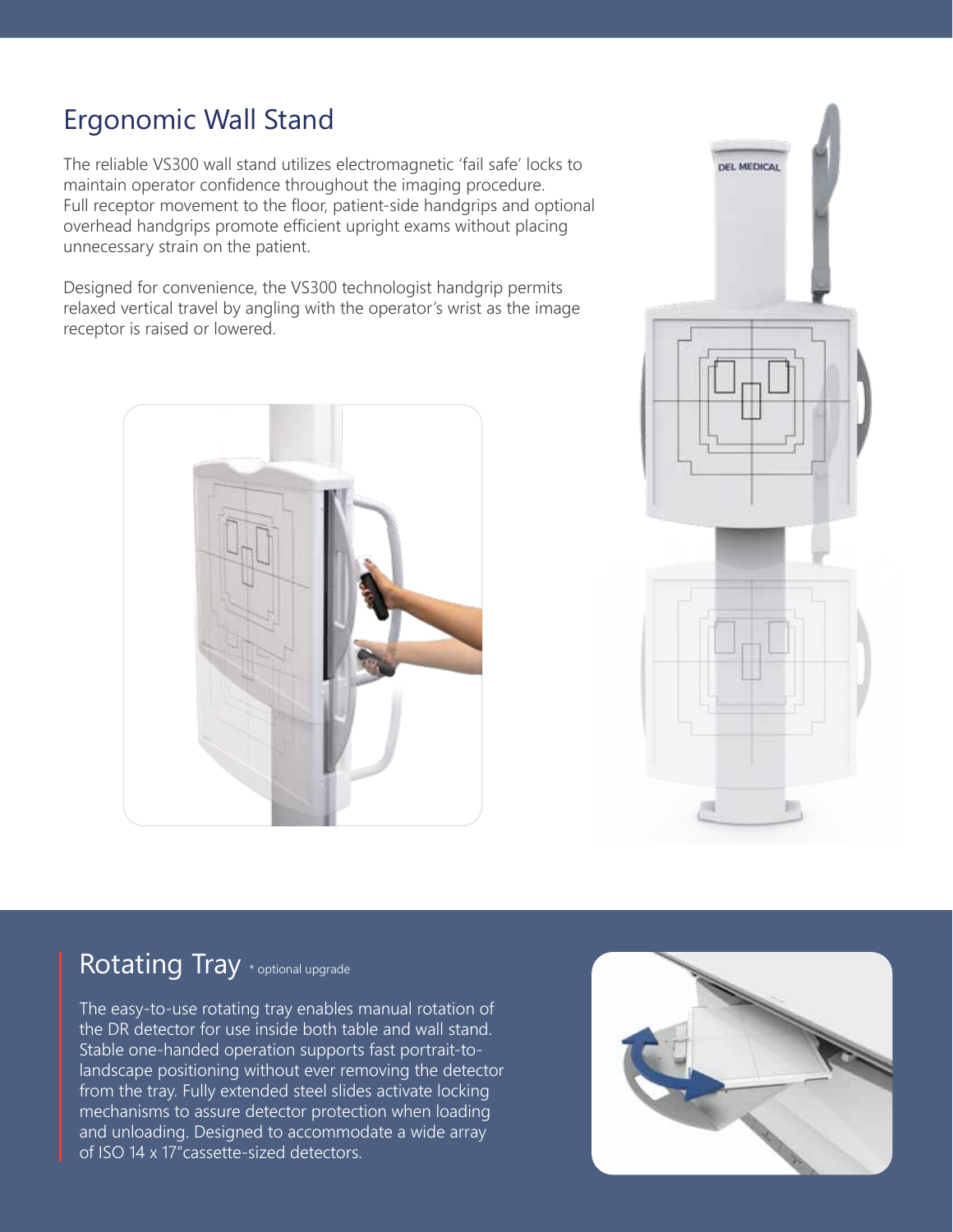# DR Features

### High Quality Images, Reduced Patient Dose

### **DELWORKS**

DELWORKS is a powerful image acquisition and processing software featuring a user-friendly interface that provides sophisticated and speedy medical imaging. Designed with complex system automation, DELWORKS aims to simplify the examination process by making the difficult decisions for you.

Its advanced anatomical programming and image processing algorithms help optimize technologist productivity. DELWORKS strives to minimize human error and unwanted repeat exams to give technologists the highest quality image at a lower dose, with every exposure.

### Software Features

- $\blacktriangleright$  Pre-exposure display of patient and procedure information, X-ray generator exposure factors, status and control functions integrated in a single display screen
- Exam-specific image processing algorithms automatically optimize images based on selected patient anatomy
- ▶ Enhanced image processing parameters. APR specific default values and manual adjustment, if desired
- ▶ Image rotation in 90° steps, horizontal mirroring, automatic and manual image cropping to collimated area
- Easy verification and correction of image laterality and patient orientation



### Image Stitching

The optional image stitching application requires no unnecessary preprogramming or additional equipment, making full-length spine studies effortless and accurate.

- Intuitively add orientation markers and text comments directly to aquired images (pre-defined or free text)
- ▶ Detailed histograms of pixel density
- ▶ User selection of modified LUT (Look-Up Table) based on various exam types
- Manual adjustment of the LUT, window and level
- **Effectively manage rejected images**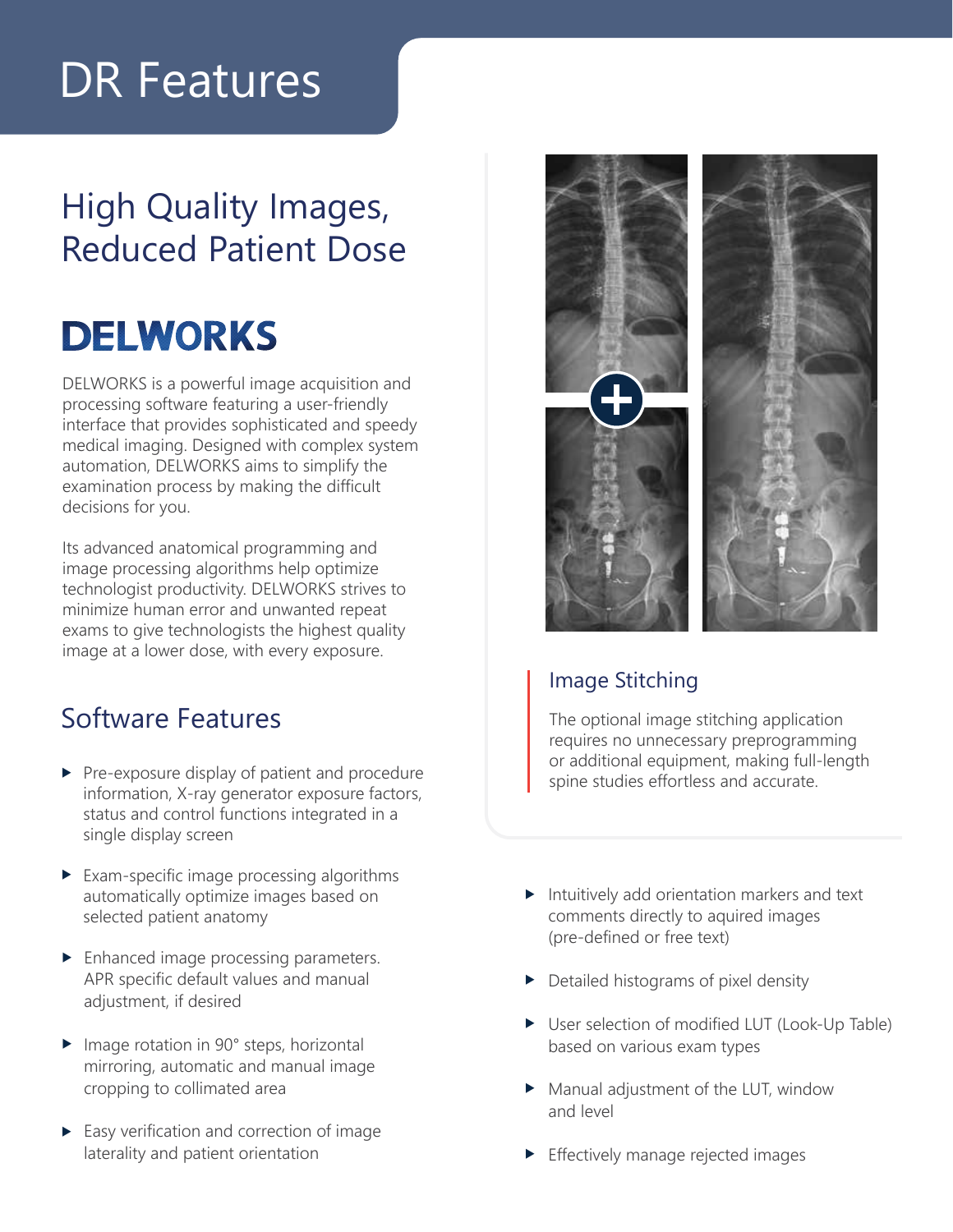### Premium Detectors Available in Single, Dual, or Multi-Detector Applications

### **Wireless**

### $F14C$

The E14C is an ultra-light, portable 14in x 17in (36cm x 43cm) wireless detector with outstanding image quality, offering the compact versatility needed to optimize workflow. The E14C has an internal accelerometer which automatically senses motion and takes the detector in and out of ready mode, extending its battery life.

#### $F<sub>24C</sub>$

The E24C is a compact 24cm x 30cm version of the E14C detector that is ideal for small anatomy and pediatric imaging.



### **EasyConnect**

DELWORKS E-Series Wireless Detectors feature EasyConnect — an Auto Exposure Detection (AED) technology that keeps the detector in a standby mode, awaiting exposure from any X-ray source. Once an exposure is detected, it instantly captures the X-ray image and transmits it wirelessly to the system workstation.

### Fixed

### E17C

The E17C fixed, 17in x 17in (43cm x 43cm), large format flat-panel detector is designed to minimize technologist interaction with upright exams in a dual or multi-detector configuration. It is easy to integrate in all types of X-ray systems and delivers both quality images and fast exams, for increased productivity.